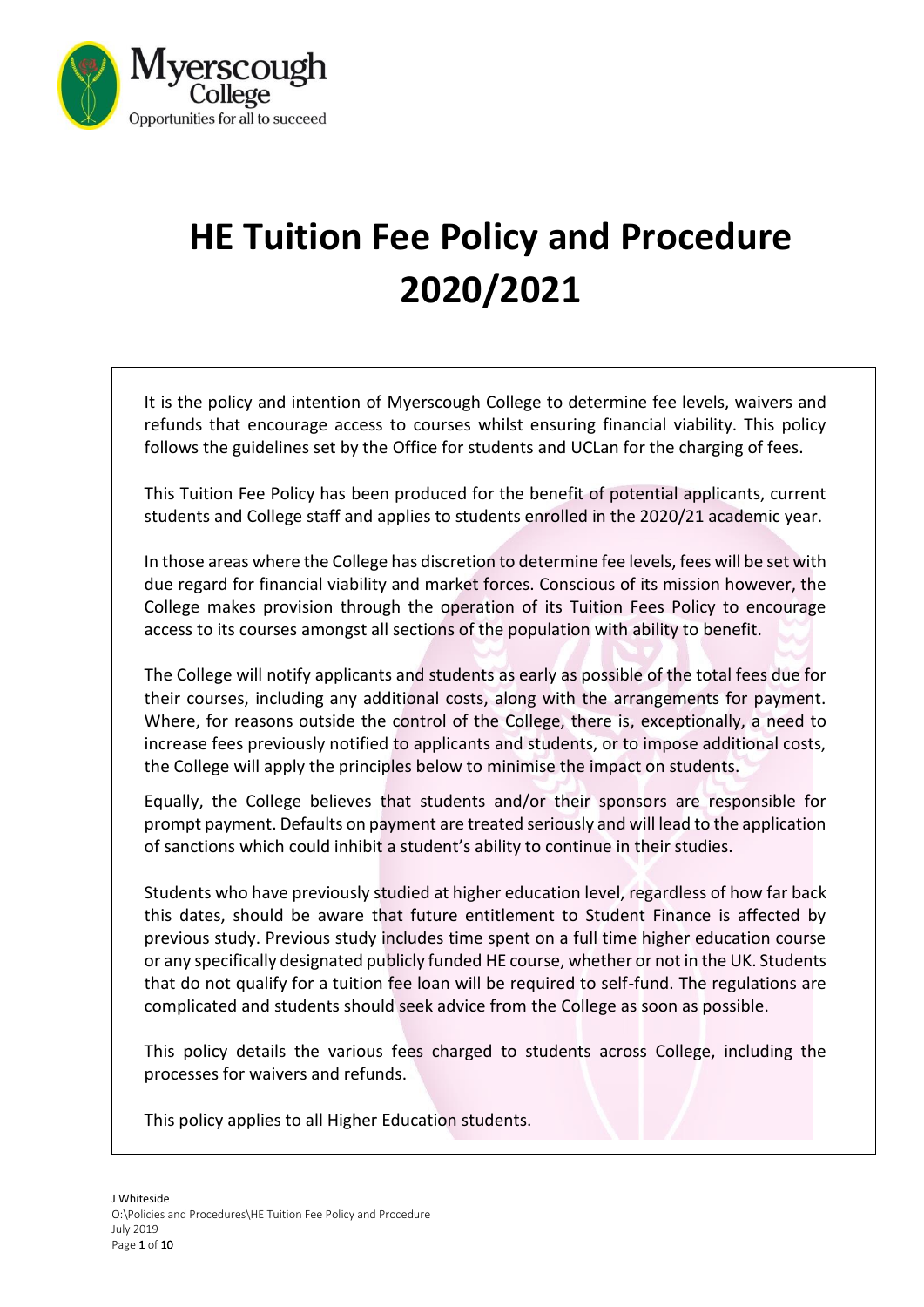## **Procedure**

Full-time Higher Education students pay a tuition fee per annum to Myerscough College. For part time students, the tuition fee is based on a rate per module.

Myerscough College offers limited bursary schemes for any students paying the higher tuition fees. Please refer to Myerscough College and UCLAN websites for details.

- 1. For each course of study the College will set, publish and charge tuition fees for the course year, including sandwich placement years. The level of tuition fees for the course will be set and published before the start of the application process. Where it is not possible to confirm the total costs of a modular course, the College will provide as much information as possible for example the likely number of modules and the cost of individual modules that are available. The only increase in fees for second and subsequent years of a course will be limited to increases in inflation based on the Retail Price Index.
- 2. All costs that relate to items that are essential to complete the course of study will be included in the tuition fees. For some courses, there may be essential costs for some items but these will be kept to a minimum. There may also be costs that relate to items that are not essential to complete the course of study and hence are optional for students and not included in the tuition fee. A list of the essential costs and the optional costs for each course of study will be published on the course factsheet. This will include confirmation or an estimate of each type of optional cost wherever possible. The College reserves the right to charge for Accreditation of Prior Experiential where this is used as a contributory element to a programme of study – at the discretion of the Principal.
- 3. Tuition Fees / Facilities and Resources Welcome Package include:
	- Scheduled course tuition, academic, technical and administrative support, printing facilities, use of course equipment and facilities
	- Course-related induction activities
	- Course assessment and awards
	- Access to the College's library and online resources, including on-campus wi-fi, networked and remote access to the College's virtual learning environment
	- Use of the College's estate and resources for scheduled activities and learning support
	- Use of the College's technical equipment and materials, identified by the course teaching team as essential for the completion of the course
	- Students repeating module/s, placement or programmes of study will be charged at the relevant rate according to their programme and year of study.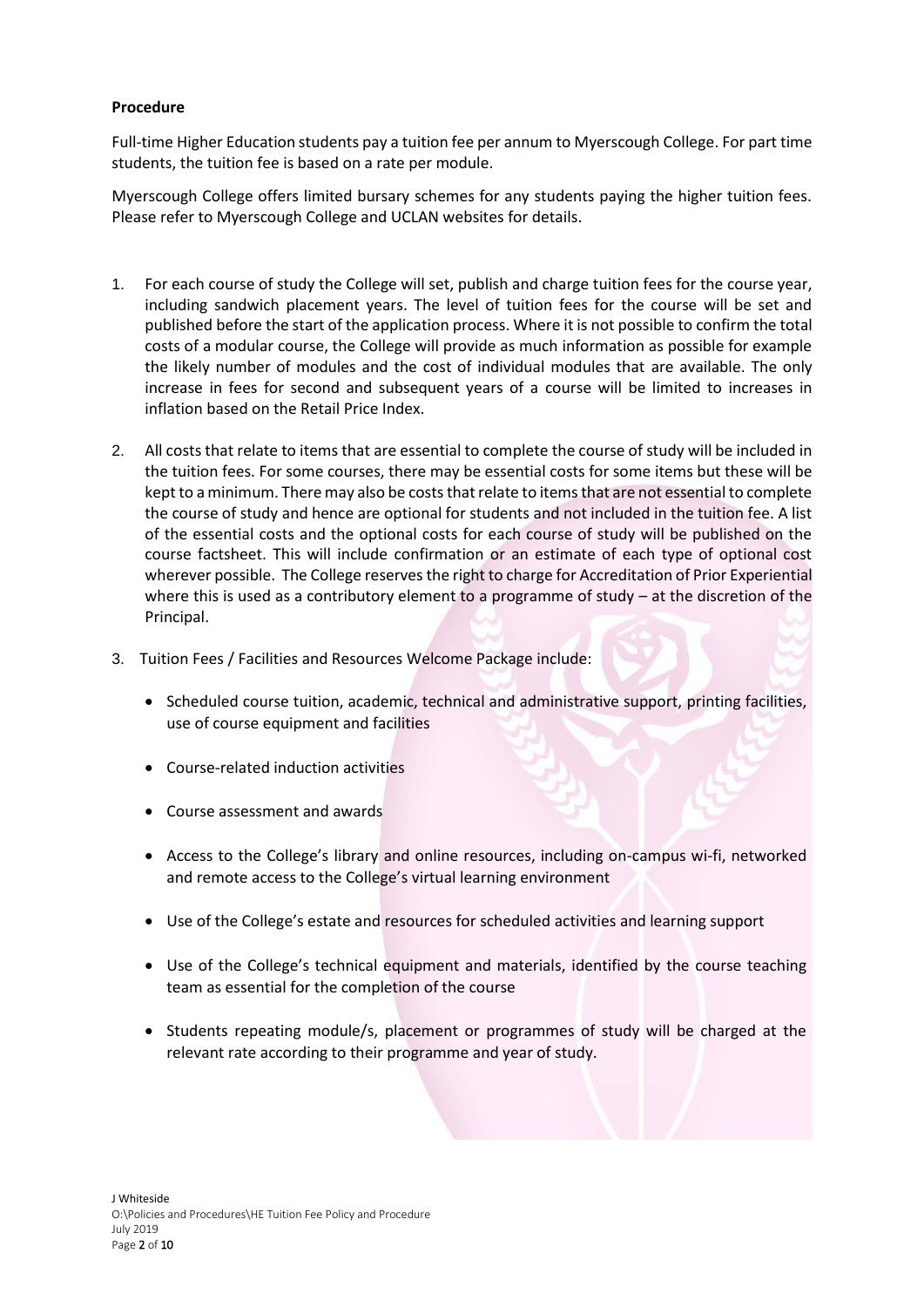- 4. In determining fee levels, the College will consider nationally published guidelines where these exist. Fees for full time undergraduate Home/EU status students are set in accordance with the levels permitted by the UK Government. The College operates a common fee structure for all its courses, unless published as an exception as approved by the College Governing Body. No additional discounts may be offered without the approval of the College Governing Body. Any proposed increase in fees beyond the published amounts will require the approval of the College Governing Body and be in line with any access agreement in place with the Office for Fair Access. Increases will only be permitted in exceptional circumstances to applicants where offers of a place have not yet been made by the College. For the avoidance of doubt, increases in tuition fees will not be made for applicants who have received offers regardless of whether the offers have been accepted. Deferred applicants will be charged the applicable fee at the start of their study. There will be no increases in tuition fees for enrolled students save as in respect of inflation as set out at 1 above.
- 5. Where it is intended to increase fees beyond the amounts previously notified pursuant to point 4 above, the College will:
	- notify applicants as early as possible of the increased fees;
	- explain why it is necessary to increase fees;
	- consider carefully any representations made by affected applicants either as to the amount of the fee increase and/or to the timing of payment of the increased fee;
	- consider any evidence of hardship submitted by applicants and offer assistance where it reasonably can.
- 6. The College will ensure that the Tuition Fees Policy is operated fairly and consistently across the institution.
- 7. The College will ensure the prompt collection of tuition fees.
- 8. The College operates a scholarship and a bursary scheme which are approved from time to time by the College's Board and for which separate arrangements and procedures apply.
- 9. The College may reduce the tuition fee for a student subject to receiving such documentary evidence, as it requires. Tuition fee reductions and discounts in operation for the 2020–2021 academic year are listed in Appendix 1.
- 10. When a student completes the enrolment process and registers or re-registers for their course, they become personally liable for the payment of tuition fees (except where the College holds a separate contract with an employing authority/government agency or other officially recognised body for the payment of fees). This includes arrangements where students obtain sponsorship or funding, should the sponsor default or where funding is refused under the rules operated by Student Finance.
- 11. They remain liable for those fees for the whole of the registration period unless they formally withdraw from the course. The College applies a policy of non-completion charges where a student withdraws from their studies. Details of such charges are provided in Appendix 2. Where a student is granted an approved interruption to study, their fee liability will be reduced as set out in Appendix 2.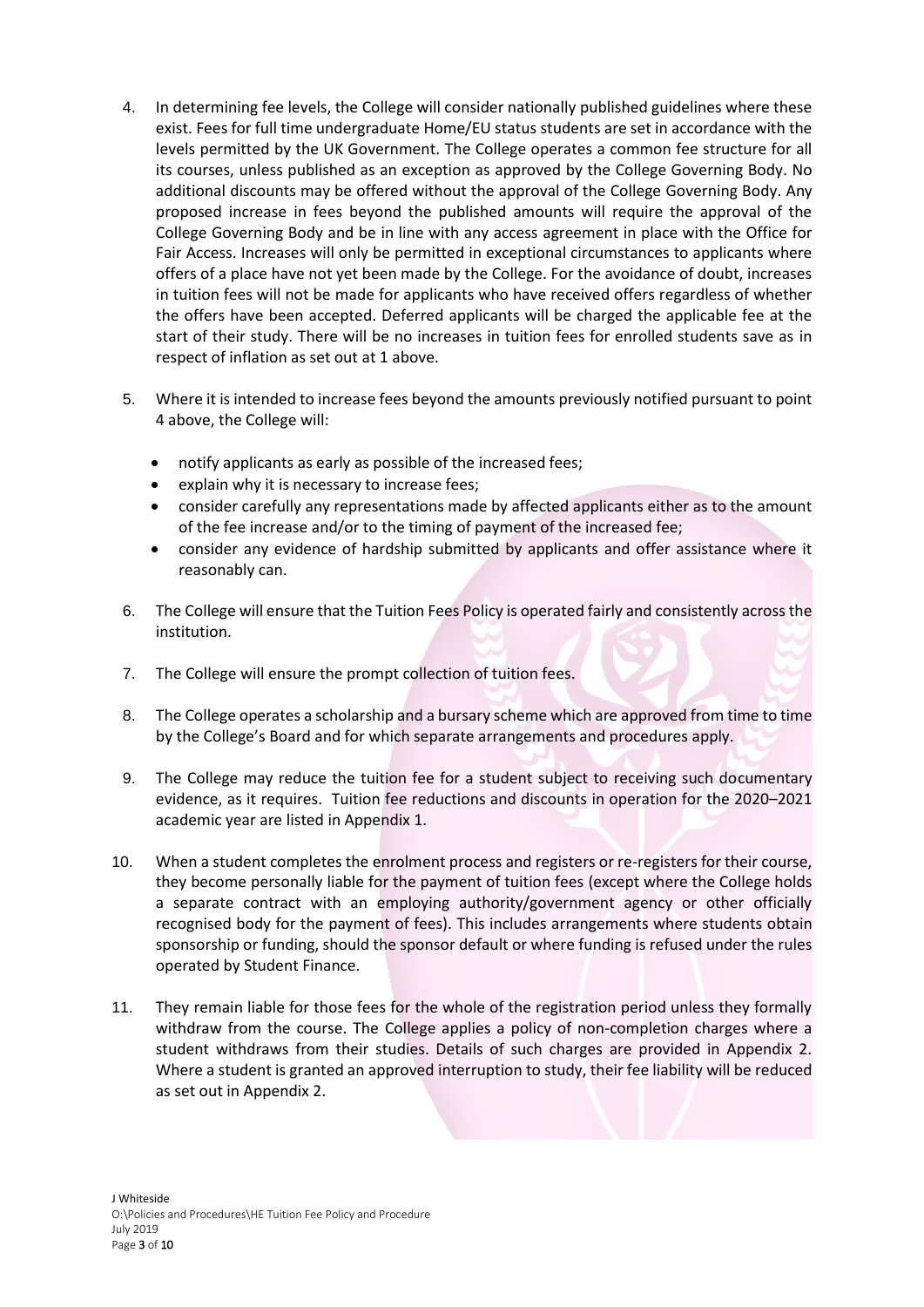- 12. Should a student's tuition fee liability change during the academic year due to a requested change in mode of study, or additional registration of modules, it is the student's ultimate responsibility to ensure that financial provision is made to cover any additional tuition fee liability.
	- 13. Where exceptional circumstances force a student to withdraw from a course, which were unknown to the student at the point of enrolment, that student may request a review of the tuition fee charged, and the College may request such documentary or any other evidence, as it shall reasonably require to be able to consider such a request.
	- 14. The College will develop and operate flexible procedures for the payment of fees to the benefit of students and the College. If an instalment arrangement is agreed an administration fee up to a maximum of £20 will be charged for both full-time and part-time students. Contact the Finance Office for further details. Arrangements will vary according to type of fee.
	- 15. The College has special requirements for the payment of fees and deposits by international students as set out Appendix 3.
	- 16. The College adopts a supportive approach to its students with regards to the collection of tuition fees. The College will take steps to obtain the payment of tuition fees and course costs and in doing so will provide assistance to students where reasonable to help them meet their financial obligations. (For the avoidance of doubt, this does not include financial assistance unless otherwise specifically agreed). Where necessary and proportionate, the College reserves the right to apply one or more of the following sanctions to any student who defaults on payment of tuition fees:
		- withdrawal of College library and computing facilities;
		- termination of enrolment and withdrawal from the course;
		- instructing the University to withhold certified transcript;
		- refusal to re-enrol;
		- instructing the University to withhold final award certificate;
		- denial of attendance at awards ceremonies;
		- withholding of Confirmation of Acceptance to Study (CAS) (for international students);
		- include relevant details in any reference provided to a third party
	- 17. In deciding what steps to take in respect of the payment of tuition fees and course costs, the College will consider all the circumstances of each affected student's case.
	- 18. In addition to those steps referred to in point 16 above, the College reserves the right to pursue and /or seek recovery of any outstanding tuition fees through the courts. The College also reserves the right to refer students' unpaid accounts to external debt collection agencies.
	- 19. If a sponsor or third party fails to pay some or all of the tuition fee on behalf of a student, the student will become personally liable for payment of the outstanding amount on the date which it was due from their sponsor or the third party.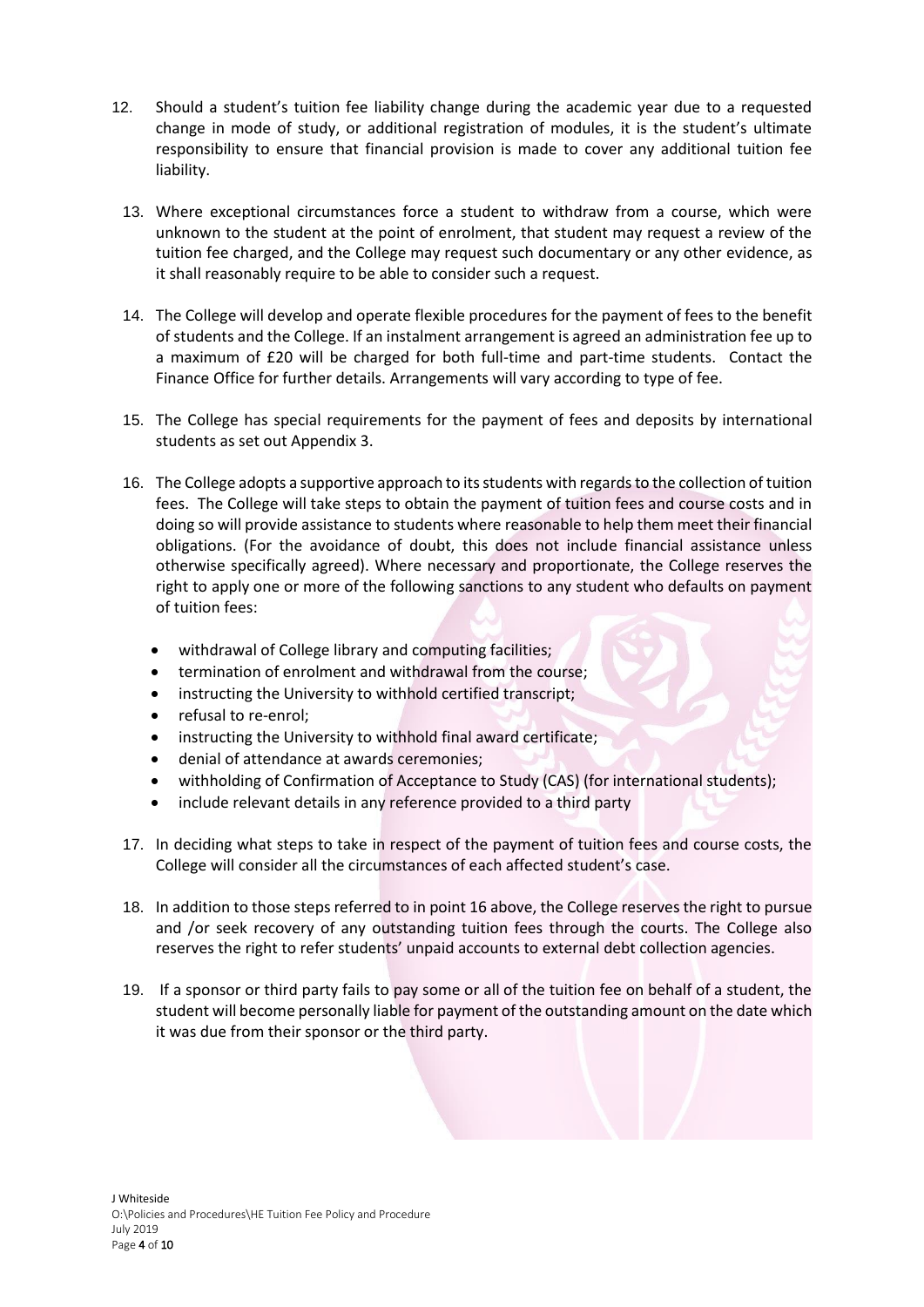

## **2020-21 Myerscough Higher Education Tuition Fees**

| Year of entry<br>to<br>programme | Mode of<br>study                               | Award                                             | Home / EU /<br>International            | Myerscough<br><b>Tuition Fees</b><br>2020-21 | Per yr/module |
|----------------------------------|------------------------------------------------|---------------------------------------------------|-----------------------------------------|----------------------------------------------|---------------|
| New Students 2020-21 Entry       |                                                |                                                   |                                         |                                              |               |
| 2020-21 entry                    | Full Time                                      | Postgraduate<br>Taught awards                     | UK and EU students                      | £6,700                                       | per year      |
| 2020-21 entry                    | Full Time                                      | Postgraduate<br>Research awards                   | UK and EU students                      | £4,300                                       | per year      |
| 2020-21 entry                    | Full Time                                      | <b>Honours Degrees</b>                            | UK and EU students                      | £9,250                                       | per year      |
| 2020-21 entry                    | Full Time                                      | Foundation<br>Degrees                             | UK and EU students                      | £9,250                                       | per year      |
| 2020-21 entry                    | Part Time (on-<br>campus)                      | Postgraduate<br>Taught awards                     | UK and EU students                      | £975                                         | per module    |
| 2020-21 entry                    | Part Time (on-<br>line or blended<br>learning) | Postgraduate<br>Taught awards                     | <b>UK students</b>                      | £975                                         | per module    |
| 2020-21 entry                    | Part Time                                      | Postgraduate<br>Research awards                   | UK and EU students                      | £2,160                                       | per year      |
| 2020-21 entry                    | Part Time (on-<br>campus)                      | All undergraduate<br>awards                       | UK and EU students                      | £1,125                                       | per module    |
| 2020-21 entry                    | Part Time (on-<br>line or blended<br>learning) | All undergraduate<br>awards                       | <b>UK students</b>                      | £1,125                                       | per module    |
| 2020-21 entry                    | Part Time (on<br>campus)                       | <b>Initial Teacher</b><br><b>Training Courses</b> | UK and EU students                      | £975                                         | per module    |
| 2020-21 entry                    | Full Time                                      | Undergraduate<br>Lab based                        | International students<br>(Non EU)      | As UCLan                                     | per year      |
| 2020-21 entry                    | Full Time                                      | Undergraduate<br>Non Lab based                    | International students<br>(Non EU)      | As UCLan                                     | per year      |
| 2020-21 entry                    | Full Time                                      | Postgraduate Lab<br>based                         | International students<br>(Non EU)      | As UCLan                                     | per year      |
| 2020-21 entry                    | Full Time                                      | Postgraduate<br>Non Lab based                     | International students<br>(Non EU)      | As UCLan                                     | per year      |
| 2020-21 entry                    | Part Time (on-<br>campus)                      | All awards                                        | International students<br>(Non EU)      | £1,250                                       | per module    |
| 2020-21 entry                    | Part Time (on-<br>line or blended<br>learning) | All awards                                        | International students<br>(EU & Non-EU) | £1,250                                       | per module    |

## **All continuing student fees will remain at previous year rates.**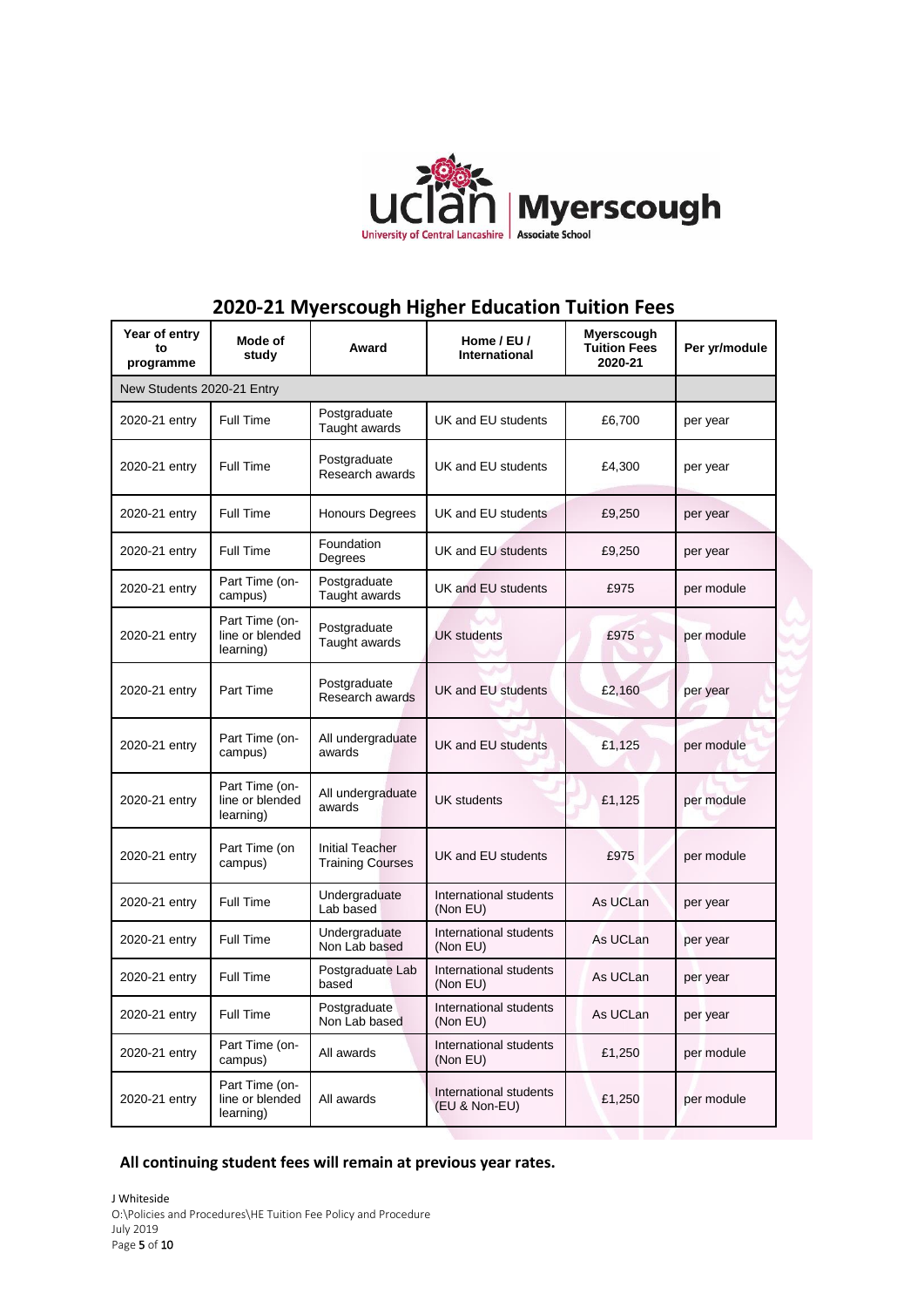## **International Students Tuition Fee Payment Policy**

The deposit must be paid prior to the issue of an unconditional offer letter and CAS.

The balance is due prior to the commencement of the course.

The College reserves the right to amend the Tuition Fees Policy at any time and to the extent, which it may from time to time decide.

### **Documents Associated with this Policy:**

- UCLAN Tuition Fees Policy
- QAA UK Quality Code for Higher Education
- Withdrawal, Break in Learning and Transfer of FE, Apprentices and HE Students Policy and Procedure
- Student Protection Plan

## **Appendices:**

- Appendix 1 Tuition Fee Reductions
- Appendix 2 Tuition Fee Liability for Withdrawal and Interruption of Studies
- Appendix 3 Tuition Fee Deposit Policy for International Applicants 2020-21

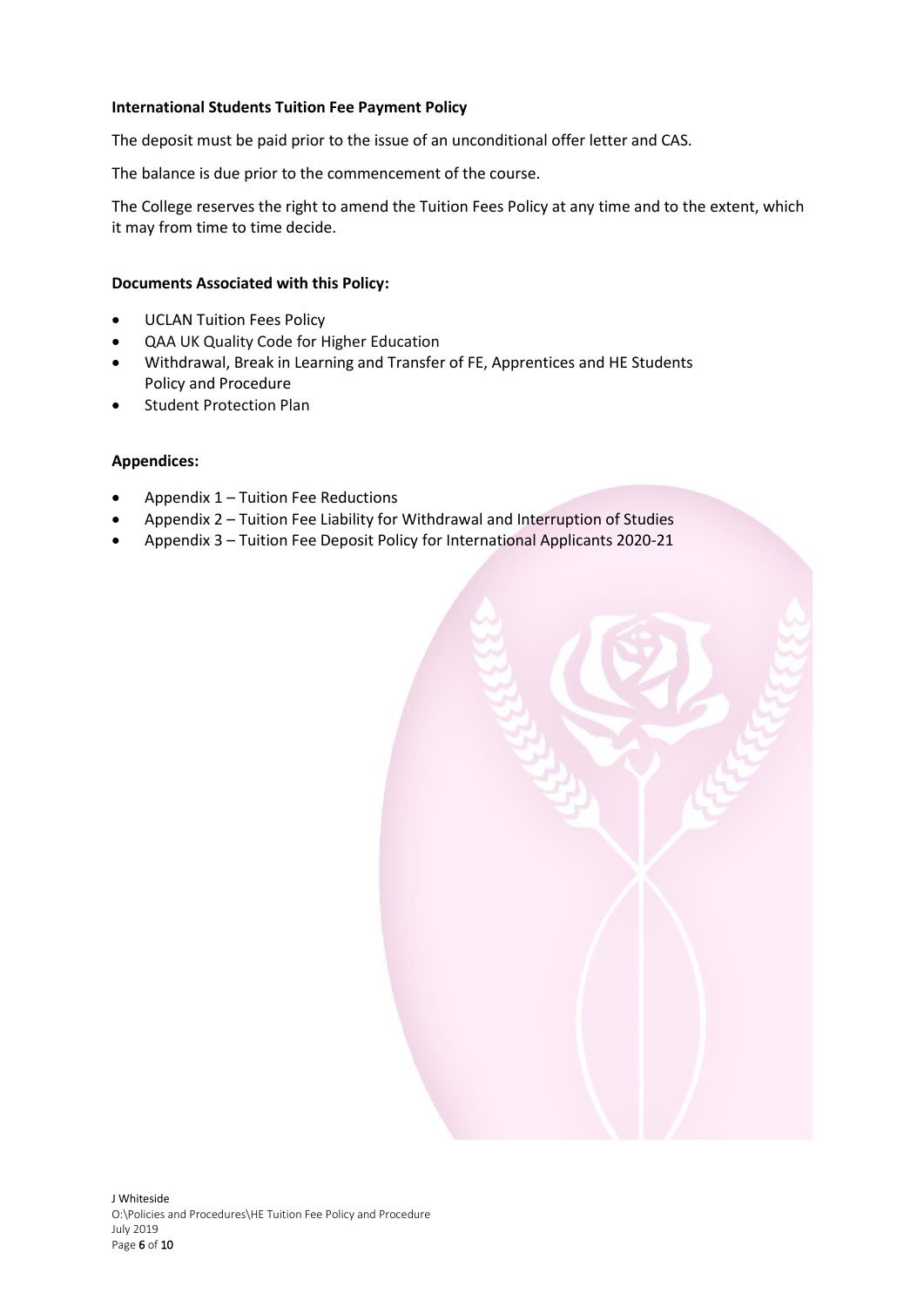## **Appendix 1**



## **Tuition Fee Reductions**

- 50% reduction of tuition fees is made for part-time students in receipt of a state retirement pension.
- 50% reduction of tuition fees is made to staff of the College, who are registered on a course which forms part of their personal and professional development plan and which is approved by their line manager and CPD.
- 20% discount is available to Home/EU residency UCLan award holders studying a postgraduate taught course or a postgraduate research degree (full or part time).
- Note 1: Only one of the reductions specified above may be granted to a student in any given academic year.
- Note 2: Students in receipt of any form of funding or support for full or part of their tuition fee are not normally entitled to discounted fees. For the purposes of clarity, this includes students who are in receipt of fee funding from a third party sponsor e.g. employer.
- Note 3: The College reserves the right to amend the amount of any reduction and/or the qualifying criteria at any time.
- Note 4: A part-time undergraduate student is defined as anyone undertaking up to and including 4.5 modules (90 credits) in a standard academic year for that course. Postgraduate students will be deemed to be part-time if the course the individual is following is running in part-time mode.
- Note 5: Reductions apply to tuition fees only. Any other fees including residential and facilities & resources fees must be met in full
- Note 6: For Cert Ed / PGCE students discounts will not apply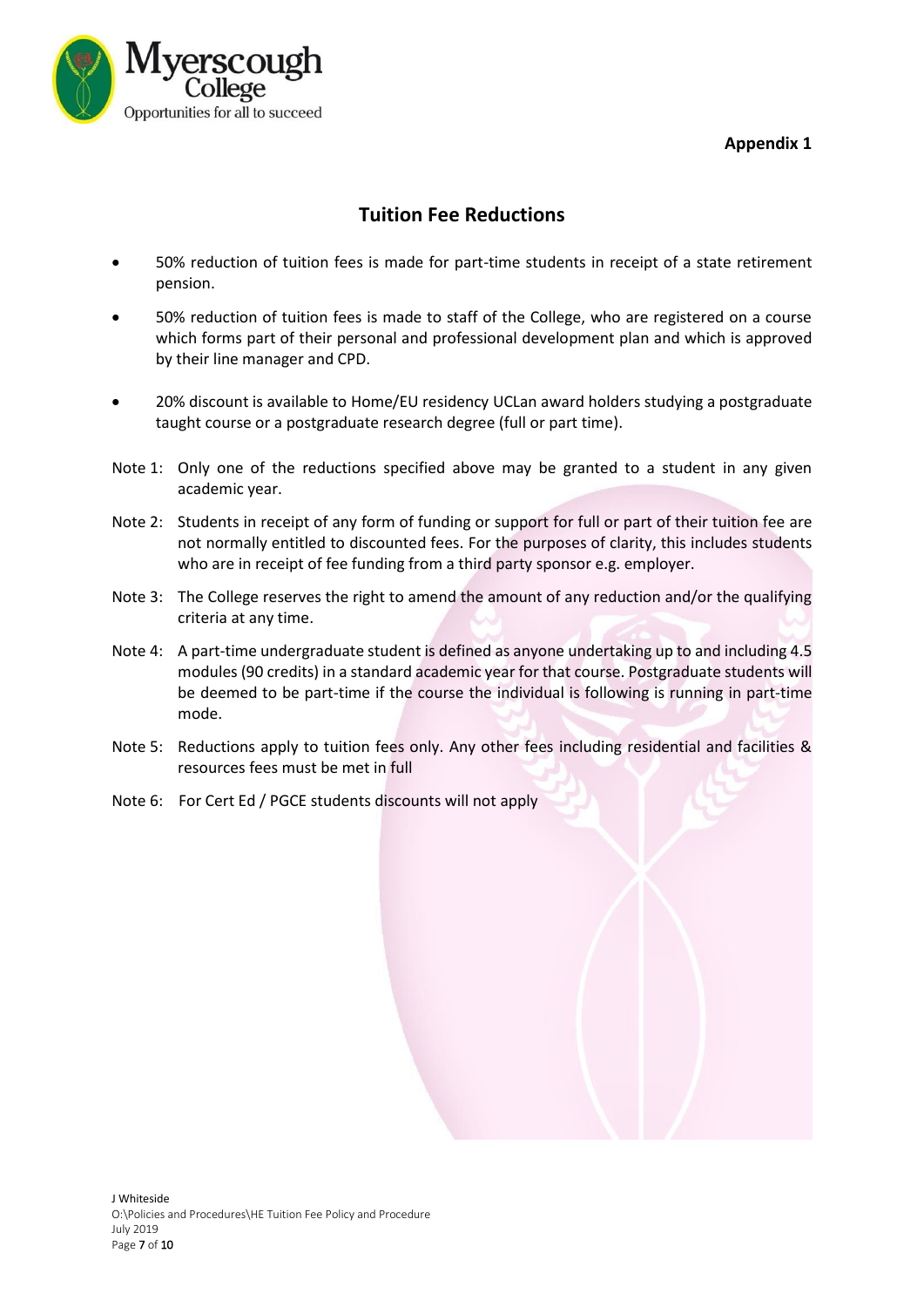

**Appendix 2**

## **Tuition Fee Liability for Withdrawal and Authorised Interruption of Studies**

When a student completes the enrolment process, they become liable for payment of tuition fees.

Students who decide to permanently withdraw from their course or who are granted an authorised interruption of studies must follow the formal process to withdraw or interrupt from studies in order to curtail their continued accrual of fee liability for the relevant registration period. Failure to do so will mean that the student continues to accrue fee liability.

The College operates the following policy with respect to non-completion charges when a student does not complete the academic session and withdraws permanently from the course or is granted an authorised interruption to studies:

## **i) Undergraduate and Postgraduate Taught Students**

Categories: all undergraduate students and postgraduate taught students:

Those students who withdraw or have an interruption to their studies will be charged a tuition fee based on their attendance on the course in accordance with the following scale:

Withdrawal/Interruption in term 1: 25% of the total annual tuition fee is charged

Withdrawal/Interruption in term 2: 50% of the total annual tuition fee is charged

Withdrawal/Interruption in term 3: 100% of the total annual tuition fee is charged

Where a student is granted an authorised interruption of studies, their fee liability will be reduced pro-rata. On resumption of studies, the tuition fee liability will re-commence.

#### **ii) International Students**

Withdrawal/Interruption in any term: full fees due.

**All students remain liable for fees during any authorised interruption to study. Retrospective approvals of interruptions to study are not permitted. Should a student seek approval of a retrospective interruption to study, liability for the payment of fees accrued will be determined by the Deputy Principal Finance & Corporate Services**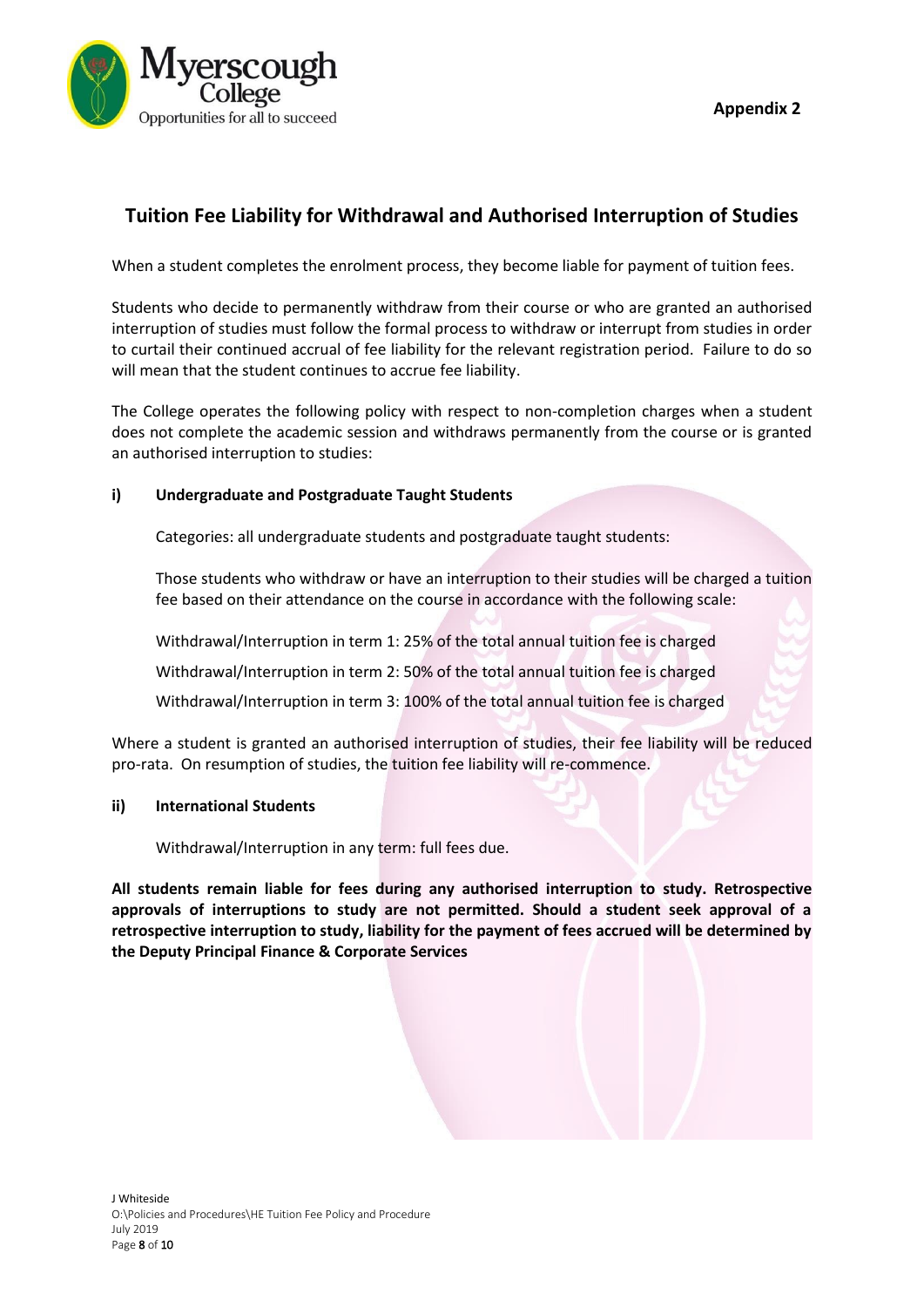**Appendix 3**



## **Tuition Fee Deposit Policy for International Applicants 2020/21**

The following policy applies to international applicants for entry to full-time programmes in 2020/21. The following policy excludes sponsorship students where a formal sponsorship letter from an employer or embassy has been submitted to the College.

All new international students must pay a deposit of 50% of fees before an unconditional offer letter and UK Visa and Immigration Confirmation of Acceptance for Studies (CAS) will be issued. The requirement for the payment of a deposit will be detailed on all conditional offer letters. Subject to statutory cancellation rights, the deposit will only be repayable in one or more of the following circumstances:

- i) the College's entry requirements are not met;
- ii) a visa is refused which causes the application to be withdrawn (evidence will need to be provided);
- iii) the College target number for international students across all courses has been met by the last date of enrolment for the academic year. Under these circumstances, an administrative fee of £100 will be retained by the College out of the deposit);
- iv) in exceptional circumstances, where evidence is reasonably provided.

The balance is due prior to the commencement of the course.